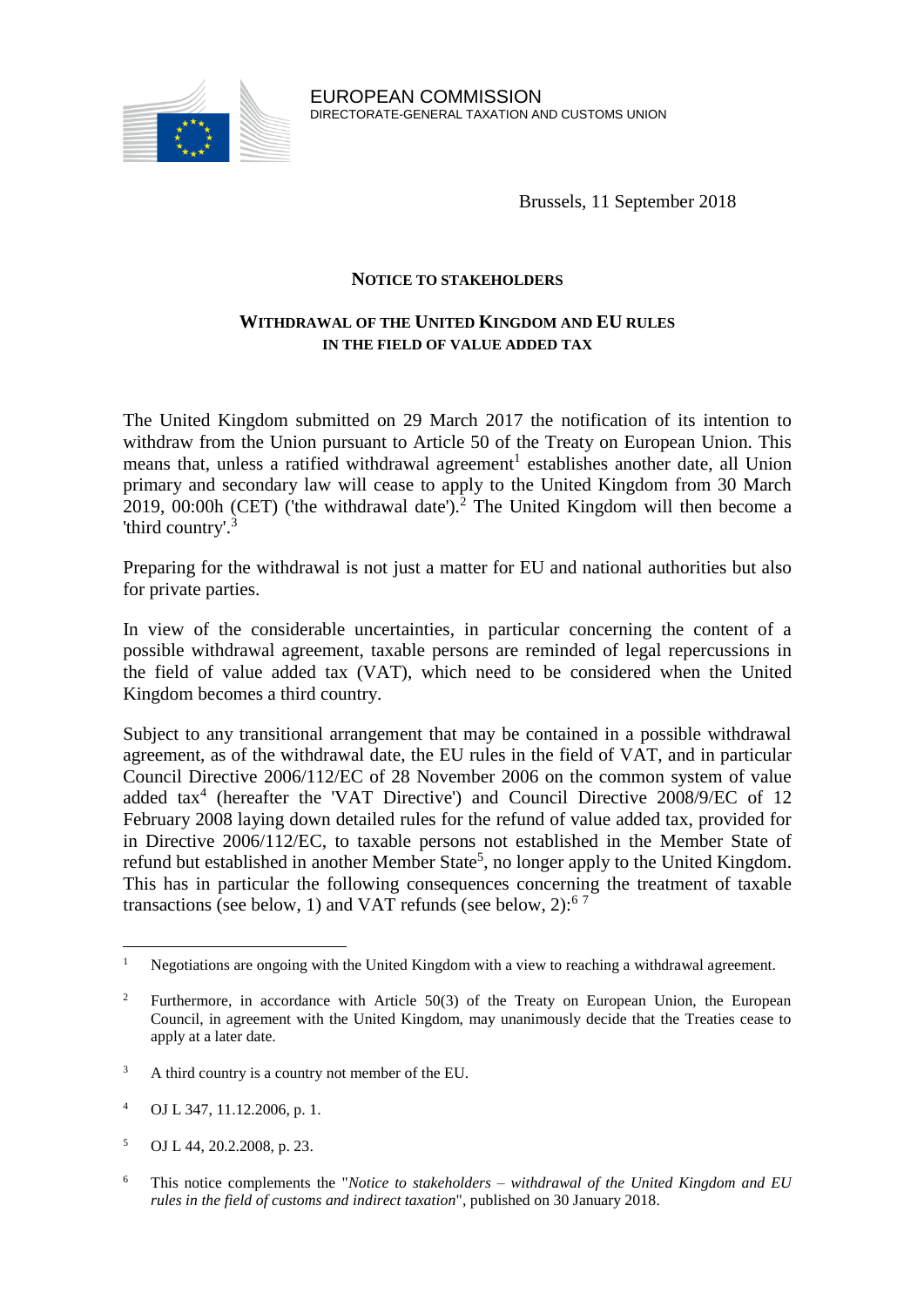#### **1. VAT PAYMENTS AND LIABILITY**

#### **1.1. Treatment of supplies of goods between the EU and the United Kingdom**

*1.1.1. EU rules for VAT payments/returns for cross-border supplies of goods*

> EU VAT legislation provides for different regimes of VAT payments/returns for cross-border supplies/acquisitions and movements to/from Member States and third countries.

> As of the withdrawal date, the EU rules for cross-border supplies and movements between EU Member States will no longer apply in the relations between EU-27 Member States and the United Kingdom (e.g. no intra-Community supplies and acquisitions; no distance sales regime for goods to and from the United Kingdom).

> Instead, as of the withdrawal date, supplies and movements of goods between the EU and the United Kingdom are subject to the VAT rules on imports and exports. This implies that goods which are brought into the VAT territory of the EU from the United Kingdom or are to be taken out of that territory for transport to the United Kingdom, will be subject to customs supervision and may be subject to customs controls in accordance with Regulation (EU) No 952/2013 of 9 October 2013 laying down the Union Customs Code.<sup>8</sup>

• VAT will be due at the **importation** in the EU<sup>9</sup>, at the rate that applies to the supplies of the same goods within the EU. $^{10}$ VAT will be payable to customs authorities at the time of importation, unless the Member State of importation allows to enter import VAT in the periodical VAT return of the taxable person. <sup>11</sup> The taxable amount is based on the value for customs purposes, but increased by (a) taxes, duties, levies and other charges due outside the Member State of importation, and those due by reason of importation, excluding the VAT to be levied, and (b) incidental expenses, such as commission, packing, transport and insurance costs, incurred up to the first place of destination within the territory

- Article  $2(1)(d)$  of the VAT Directive.
- <sup>10</sup> Article 94(2) of the VAT Directive.
- <sup>11</sup> Article 211 of the VAT Directive.

<sup>7</sup> In the context of the negotiations of the EU-UK withdrawal agreement, the EU is trying to agree solutions with the United Kingdom concerning supplies that took place prior to the end of the transition period. See, in particular, the latest text of the draft withdrawal agreement agreed at negotiator's level, which is available here: [https://ec.europa.eu/commission/sites/beta](https://ec.europa.eu/commission/sites/beta-political/files/draft_agreement_coloured.pdf)[political/files/draft\\_agreement\\_coloured.pdf](https://ec.europa.eu/commission/sites/beta-political/files/draft_agreement_coloured.pdf) and the "joint statement" from the negotiators of the EU and of the United Kingdom Government presented on 19 June 2018 [\(https://ec.europa.eu/commission/brexit-negotiations/negotiating-documents-article-50-negotiations](https://ec.europa.eu/commission/brexit-negotiations/negotiating-documents-article-50-negotiations-united-kingdom_en)[united-kingdom\\_en\)](https://ec.europa.eu/commission/brexit-negotiations/negotiating-documents-article-50-negotiations-united-kingdom_en).

<sup>8</sup> OJ L 269, 10.10.2013, p. 1.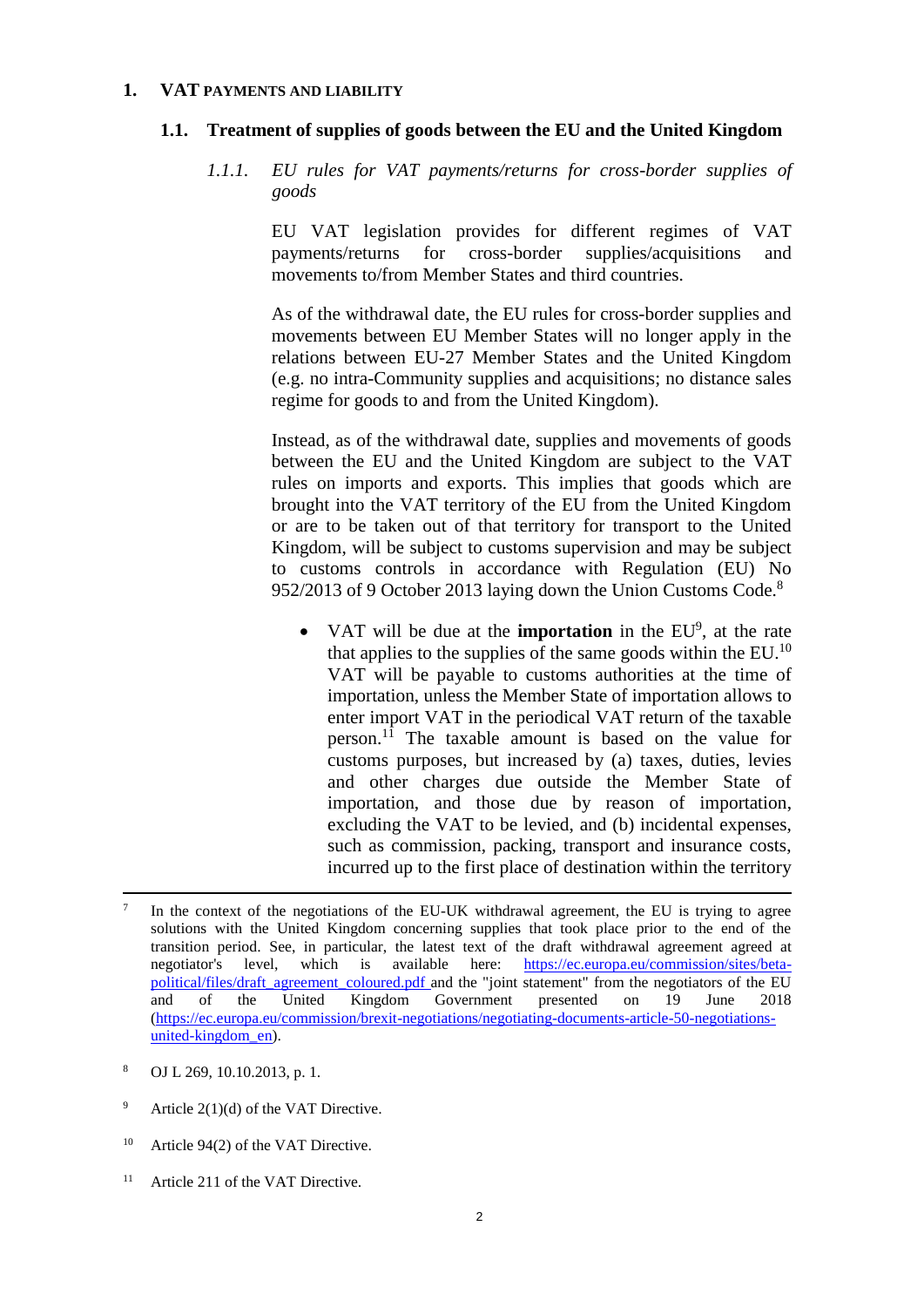of the Member State of importation as well as those resulting from transport to another place of destination within the EU, if that other place is known when the chargeable event occurs.<sup>12</sup>

The customs **export** procedure will be obligatory for Union goods leaving the EU customs territory. First the exporter will present the goods and a pre-departure declaration (customs declaration, re-export declaration, exit summary declaration) at the customs office responsible for the place where he is established or where the goods are packed or loaded for export shipment (customs office of export). Subsequently, the goods will be presented at the customs office of exit which may examine the goods presented based on the information received from the customs office of export and will supervise their physical exit out of the EU customs territory.

Goods will be exempt from VAT if they are dispatched or transported to a destination outside the  $EU$ <sup>13</sup>. The supplier of exported goods must be able to prove that the goods have left the EU. In this regard, Member States generally base themselves on the certification of exit given to the exporter by the customs office of export.

### *1.1.2. Advice to taxable persons for preparing for a withdrawal without withdrawal agreement*

Taxable persons in the EU should take all necessary steps to ensure that they can provide all necessary evidence with regard to their intra-Community supplies and intra-Community acquisitions to/from the United Kingdom before the withdrawal date, and with regard to all other supplies that they have made in, or received from, the United Kingdom before the withdrawal date.

Taxable persons may have to familiarize themselves with customs procedures and formalities regarding import and export of goods.<sup>14</sup>

# **1.2. Treatment of supplies of services between the EU and the United Kingdom**

#### *1.2.1. EU rules on VAT for cross-border supplies of services*

EU VAT legislation provides for different regimes of VAT payments/returns for cross-border supplies of services to/from Member States and third countries. The place of supply of services depends on various factors, such as the nature of the service, whether

<sup>&</sup>lt;sup>12</sup> Articles 85 and 86 of the VAT Directive.

<sup>&</sup>lt;sup>13</sup> Article 146 of the VAT Directive.

<sup>&</sup>lt;sup>14</sup> See Notice to stakeholders – Withdrawal of the United Kingdom and EU rules in the field of customs and indirect taxation, 30 January 2018.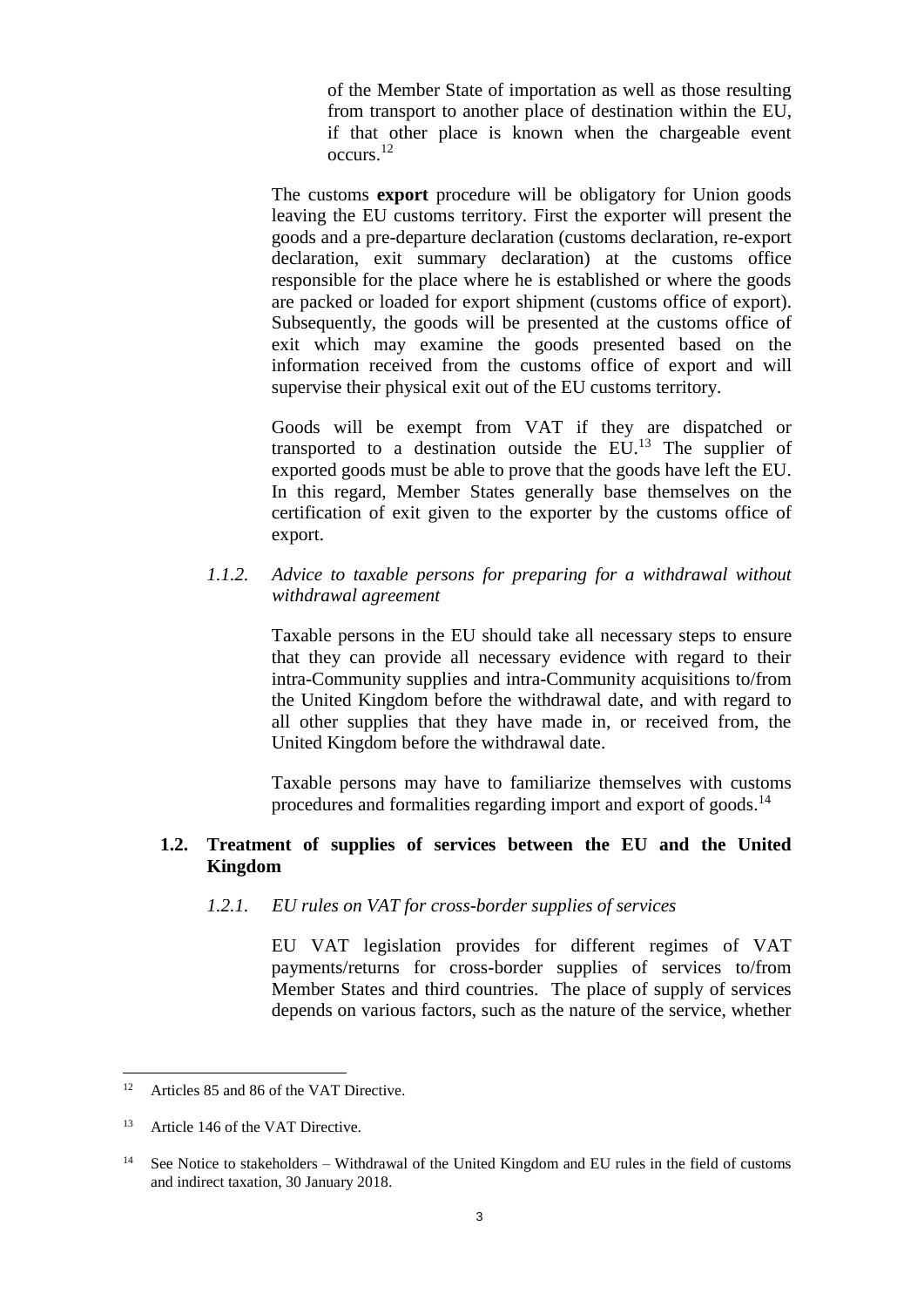or not the person receiving the service is a taxable person, the place where the service is carried out, etc.

The withdrawal of the United Kingdom may have an impact for taxable persons established in the United Kingdom who supply services in the EU from the withdrawal date and for taxable persons established in the EU who supply services in the United Kingdom from the withdrawal date.

In particular, Member States are permitted to require the designation of a tax representative if the taxable person supplying the services is established in a third country that does not provide administrative cooperation and recovery assistance for VAT.<sup>15</sup> As of the withdrawal date, this requirement may apply to taxable persons established in the United Kingdom.

Taxable persons established in the United Kingdom applying the Mini One-Stop Shop (MOSS) scheme for their Business-to-Consumer supplies of telecom, broadcasting and electronic services to customers in the EU will have to change their MOSS identification (see point 1.3. below).

## *1.2.2. Advice to taxable persons for preparing for a withdrawal without withdrawal agreement*

Taxable persons established in the EU should take all necessary steps to ensure that they can provide all necessary evidence with regard to the supplies of services before the withdrawal date that they have made in, or received from, the United Kingdom before the withdrawal date.

Taxable persons established in the United Kingdom will have to examine whether new liability rules will apply to them with regard to their supplies of services that take place within the EU after the withdrawal of the United Kingdom.

# **1.3. Submission of VAT returns through the Mini One-Stop Shop scheme**

### *1.3.1. The EU Mini One-Stop Shop scheme*

In accordance with Article 58 of the VAT Directive, VAT on Business-to-Consumer supplies of telecom, broadcasting and electronic services are subject to VAT in the Member State of consumption.

Articles 358 to 369k of the VAT Directive set the legal framework for special schemes for non-established taxable persons supplying telecommunications services, broadcasting or electronic services to non-taxable persons in the EU – the Mini One-Stop Shop (**MOSS**) schemes. MOSS allows a taxable person to submit a MOSS VAT return for each calendar quarter to the Member State of identification.

 $15$ Article 204 of the VAT Directive.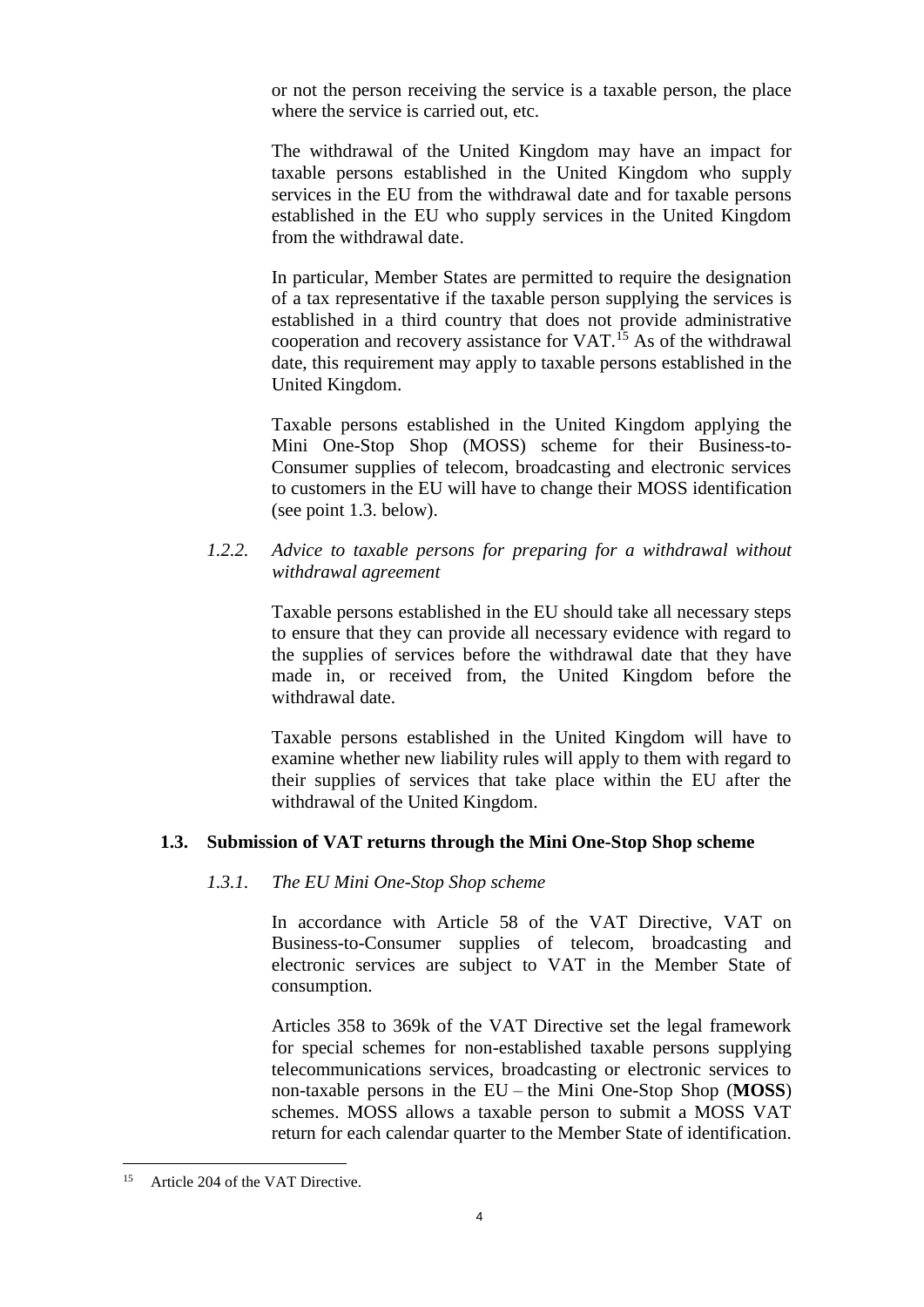That Member State of identification splits the MOSS VAT return by Member State of consumption and forwards the details to the various Member States of consumption.

The VAT Directive provides for a MOSS scheme for taxable persons established in a Member State different from the Member State of consumption ("Union MOSS scheme"), and for a MOSS scheme for taxable persons established in a third country ("non-Union MOSS scheme").

*1.3.2. Advice to taxable persons for preparing for a withdrawal without withdrawal agreement<sup>16</sup>*

> a) Taxable persons established in an EU-27 Member State or in a third country, identified for MOSS in the EU-27 and making Business-to-Consumer supplies of telecom, broadcasting and electronic services to customers in the United Kingdom:

> These taxable persons are liable to pay the VAT for services provided until and including the day before the withdrawal date (i.e. until and including 29 March 2019) in accordance with the VAT Directive. For the services provided in the United Kingdom before the withdrawal date, the United Kingdom must still be considered a Member State of consumption. Thus, MOSS VAT returns for the first calendar quarter of 2019 should also cover services provided in the United Kingdom up to the withdrawal date, even though taxable persons are to submit those MOSS VAT returns after the withdrawal date.

> b) Taxable persons identified for MOSS in the United Kingdom and making Business-to-Consumer supplies of telecom, broadcasting and electronic services to customers in the EU-27 Member States:

> These taxable persons are liable to pay the VAT for services in accordance with the VAT Directive. In the absence of a withdrawal agreement, in order to facilitate the submission of returns to the EU-27 Member States for the services supplied from 1 January 2019 until and including the day before the withdrawal date (i.e. until and including 29 March 2019), these taxable persons should take the following measures:

<sup>&</sup>lt;sup>16</sup> In the context of the negotiations of the EU-UK withdrawal agreement, the EU is trying to agree solutions with the United Kingdom concerning the VAT returns submitted in accordance with the rules on the mini one-stop shop. See, in particular, the latest text of the draft withdrawal agreement agreed at negotiator's level, which is available here: [https://ec.europa.eu/commission/sites/beta](https://ec.europa.eu/commission/sites/beta-political/files/draft_agreement_coloured.pdf)[political/files/draft\\_agreement\\_coloured.pdf](https://ec.europa.eu/commission/sites/beta-political/files/draft_agreement_coloured.pdf) and the "joint statement" from the negotiators of the EU and of the United Kingdom Government presented on 19 June 2018 [\(https://ec.europa.eu/commission/brexit-negotiations/negotiating-documents-article-50-negotiations](https://ec.europa.eu/commission/brexit-negotiations/negotiating-documents-article-50-negotiations-united-kingdom_en)[united-kingdom\\_en\)](https://ec.europa.eu/commission/brexit-negotiations/negotiating-documents-article-50-negotiations-united-kingdom_en).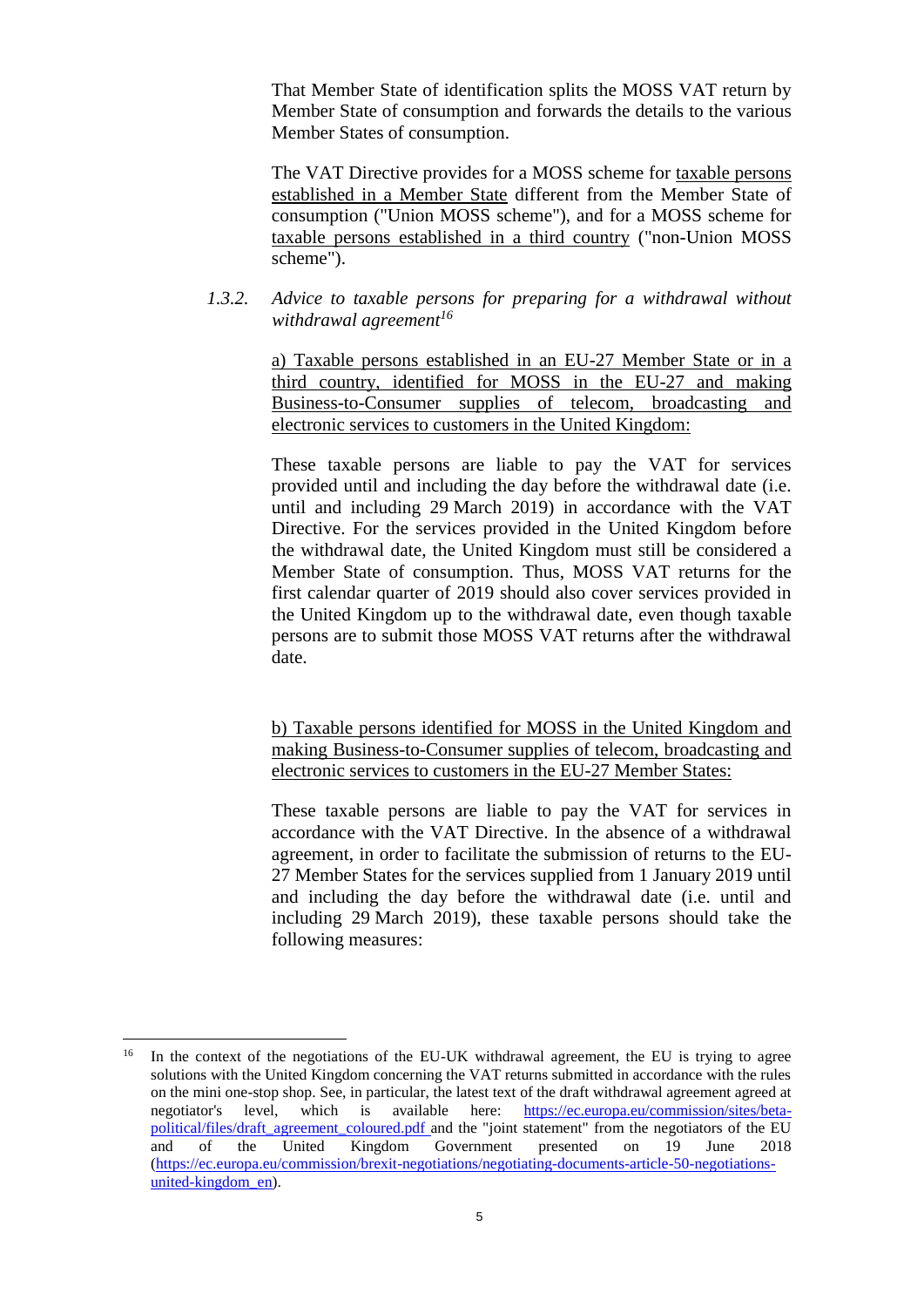- **Taxable persons established in a third country and identified for MOSS in the non-Union MOSS scheme in the United Kingdom:** These taxable persons should move their MOSSidentification from the United Kingdom to an EU-27 Member State. An early move – even before the first quarter of 2019 – may facilitate future corrections of MOSS returns submitted before the withdrawal date.<sup>17</sup>
- **Taxable persons established in a third country with a fixed establishment in the United Kingdom and in at least one EU-27 Member State:** If these taxable persons have opted for identification for the **Union MOSS scheme** in the United Kingdom and maintain their fixed establishment in the United Kingdom, these taxable persons are in principle bound by their decision for the calendar year concerned and the two calendar years following (in accordance with the second paragraph of Article 369a of the VAT Directive). However, as they cannot remain identified for the Union MOSS scheme in the United Kingdom as from the withdrawal date, they should move their identification for the Union MOSS scheme from the United Kingdom to a Member State of the EU-27 with effect from the withdrawal date.<sup>18</sup>
- **Taxable persons established only in the United Kingdom:** If these taxable persons have opted for identification for the Union MOSS scheme and maintain their fixed establishment in the United Kingdom, and want to continue to use the MOSS scheme, they should register for the **non-Union MOSS scheme** in a Member State of the EU-27 with effect from the withdrawal date, in accordance with Article 359 of the VAT Directive, since they will be considered as taxable persons not established within the EU as of the withdrawal date.

If, in accordance with the advice given in section 1.3.2., taxable persons currently identified for MOSS in the United Kingdom become identified for MOSS in one of the EU-27 Member States, they could report their MOSS transactions of the first quarter of 2019 to customers in the EU-27 in the first MOSS VAT return which they submit in an EU-27 Member State in April 2019, in accordance with Article 369f of the VAT Directive.

<sup>&</sup>lt;sup>17</sup> Within the EU, corrective returns can be submitted until 3 years following the tax period concerned (Article 61(2) of Council Implementing Regulation (EU) No 282/2011).

<sup>&</sup>lt;sup>18</sup> Article 369a, second paragraph, of the VAT Directive provides that these taxable persons are bound by their decision for the calendar year concerned and the two calendar years following. This implies that if their decision to identify for the Union MOSS scheme in the United Kingdom was taken before 2017, these taxable persons could already move their identification for the Union MOSS scheme to an EU-27 Member State with effect before the withdrawal date.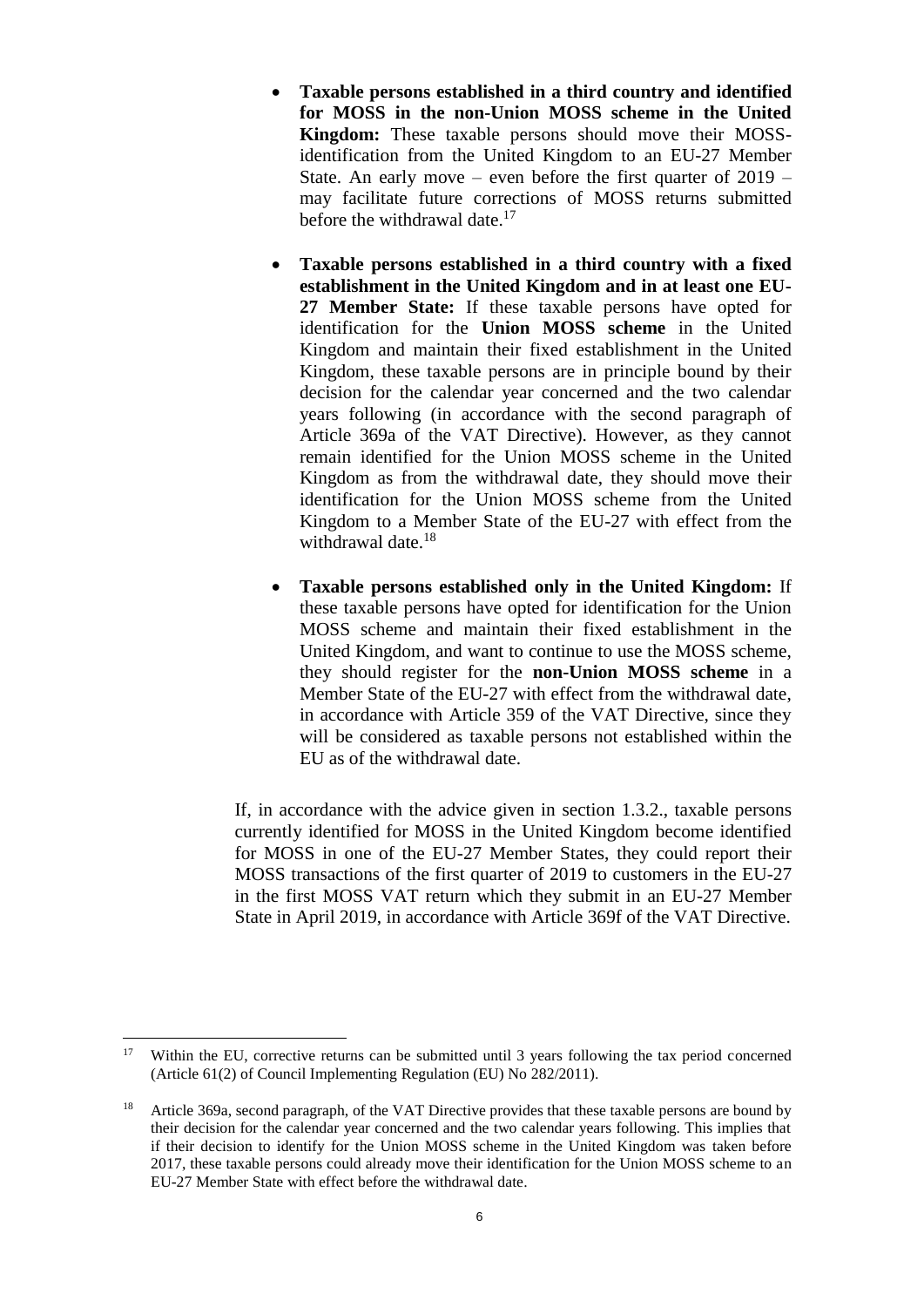## **2. VAT REFUNDS**

## **2.1. EU rules for VAT refunds**

EU VAT legislation provides for different regimes of VAT refunds to taxable persons not established in the Member State in which they have paid VAT. This depends on whether the taxable person is established in the EU or in a third country.

## a) Taxable persons established in the EU:

According to Articles 170 and 171 of the VAT Directive, taxable persons established in a Member State can request a Member State where they are not established to refund the VAT paid there. The following procedure applies:

- The refund request must be submitted electronically to the Member State of establishment at the latest on 30 September of the year following the refund period (Article 15 of Directive 2008/9/EC);
- The refund request must be forwarded by the Member State of establishment to the Member State of refund within 15 days (Article 48(1) of Council Regulation (EU) No  $904/2010^{19}$ );
- The Member State of refund must take a decision on the refund request within 4 months (Article 19(2) of Directive 2008/9/EC); if the refund application is approved, the refund must be paid within 4 months + 10 working days (Article 22 of Directive 2008/9/EC); these periods can be prolonged if the Member State of refund asks additional information (Article 21 of Directive 2008/9/EC).

# b) Taxable persons established outside the EU:

According to the Thirteenth Council Directive 86/560/EEC of 17 November 1986 on the harmonization of the laws of the Member States relating to turnover taxes - Arrangements for the refund of value added tax to taxable persons not established in Community territory<sup>20</sup> (hereafter '13<sup>th</sup> VAT Directive'), VAT refunds by Member States to taxable persons established outside the EU are subject to the following conditions:

> • The request must be submitted directly to the Member State from which the refund is requested, in accordance with the arrangements determined by that Member State (Article 3(1) of the  $13<sup>th</sup>$  VAT Directive);

 $\overline{a}$ <sup>19</sup> Council Regulation (EU) No 904/2010 of 7 October 2010 on administrative cooperation and combating fraud in the field of value added tax, OJ L 268, 12.10.2010, p. 1.

<sup>20</sup> OJ L 326, 21.11.1986, p. 40.